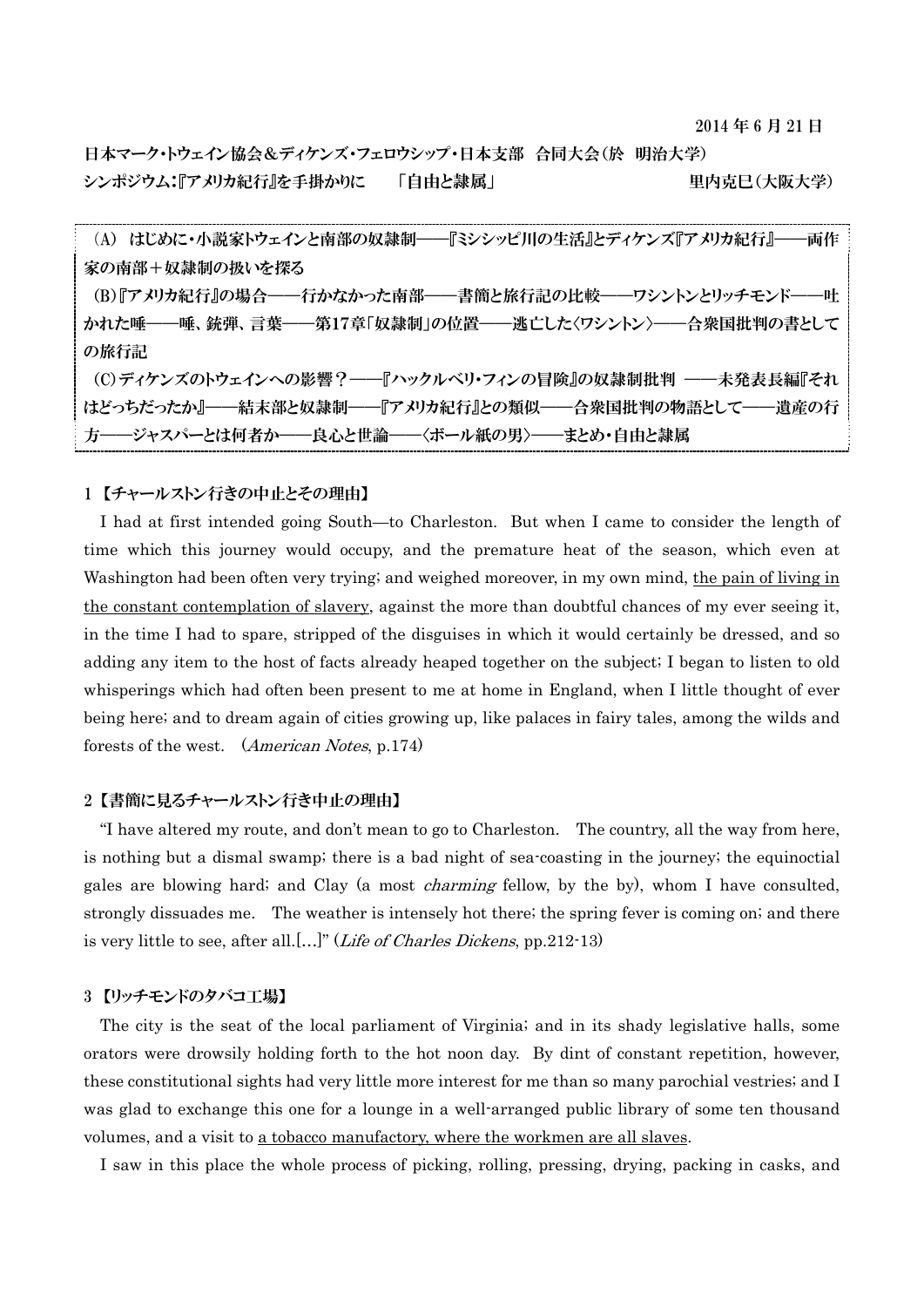branding. All the tobacco thus dealt with, was in course of manufacture for chewing; and one would have supposed there was enough in that one storehouse to have filled even the comprehensive jaws of America. In this form, the weed looks like the oil-cake on which we fatten cattle; and even without reference to its consequences, is sufficiently uninviting. *(American Notes*, pp. 181-82)

# 4-a 【噛みタバコをかむ二人の紳士】

On board this steamboat, there were two young gentlemen, with shirt-collars reversed as usual, and armed with very big walking-sticks; who planted two seats in the middle of the deck, at a distance of some four paces apart; took out their tobacco-boxes; and sat down opposite each other, to chew. In less than a quarter of an hour's time, these hopeful youths had shed about them on the clean boards, a copious shower of yellow rain; clearing, by that means, a kind of magic circle, within whose limits no intruders dared to come, and which they never failed to refresh and re-refresh before a spot was dry. This being before breakfast, rather disposed me, I confess, to nausea; but looking attentively at one of the expectorators, I plainly saw that he was young in chewing, and felt inwardly uneasy, himself. A glow of delight came over me at this discovery; and as I marked his face turn paler and paler, and saw the ball of tobacco in his left cheek, quiver with his suppressed agony, while yet he spat, and chewed, and spat again, in emulation of his older friend, I could have fallen on his neck and implored him to go on for hours. (American Notes, pp.160-61)

# 4-b 【ボルティモアで奴隷に給仕されるディケンズ】

 We stopped to dine at Baltimore, and being now in Maryland, were waited on, for the first time, by slaves. The sensation of exacting any service from human creatures who are bought and sold, and being, for the time, a party as it were to their condition, is not an enviable one. The institution exists, perhaps, in its least repulsive and most mitigated form in such a town as this; but it is slavery; and though I was, with respect to it, an innocent man, its presence filled me with a sense of shame and self-reproach. (American Notes, p. 161)

## 5 【唾吐きの総本山としてのワシントン】

As Washington may be called the head-quarters of tobacco-tinctured saliva, the time is come when I must confess, without any disguise, that the prevalence of those two odious practices of chewing and expectorating began about this time to be anything but agreeable, and soon became most offensive and sickening. (American Notes, p.160)

# 6-a 【議会の絨毯に吐かれた唾】

 The Senate is a dignified and decorous body, and its proceedings are conducted with much gravity and order. Both houses are handsomely carpeted; but the state to which these carpets are reduced by the universal disregard of the spittoon with which every honourable member is accommodated, and the extraordinary improvements on the pattern which are squirted and dabbled upon it in every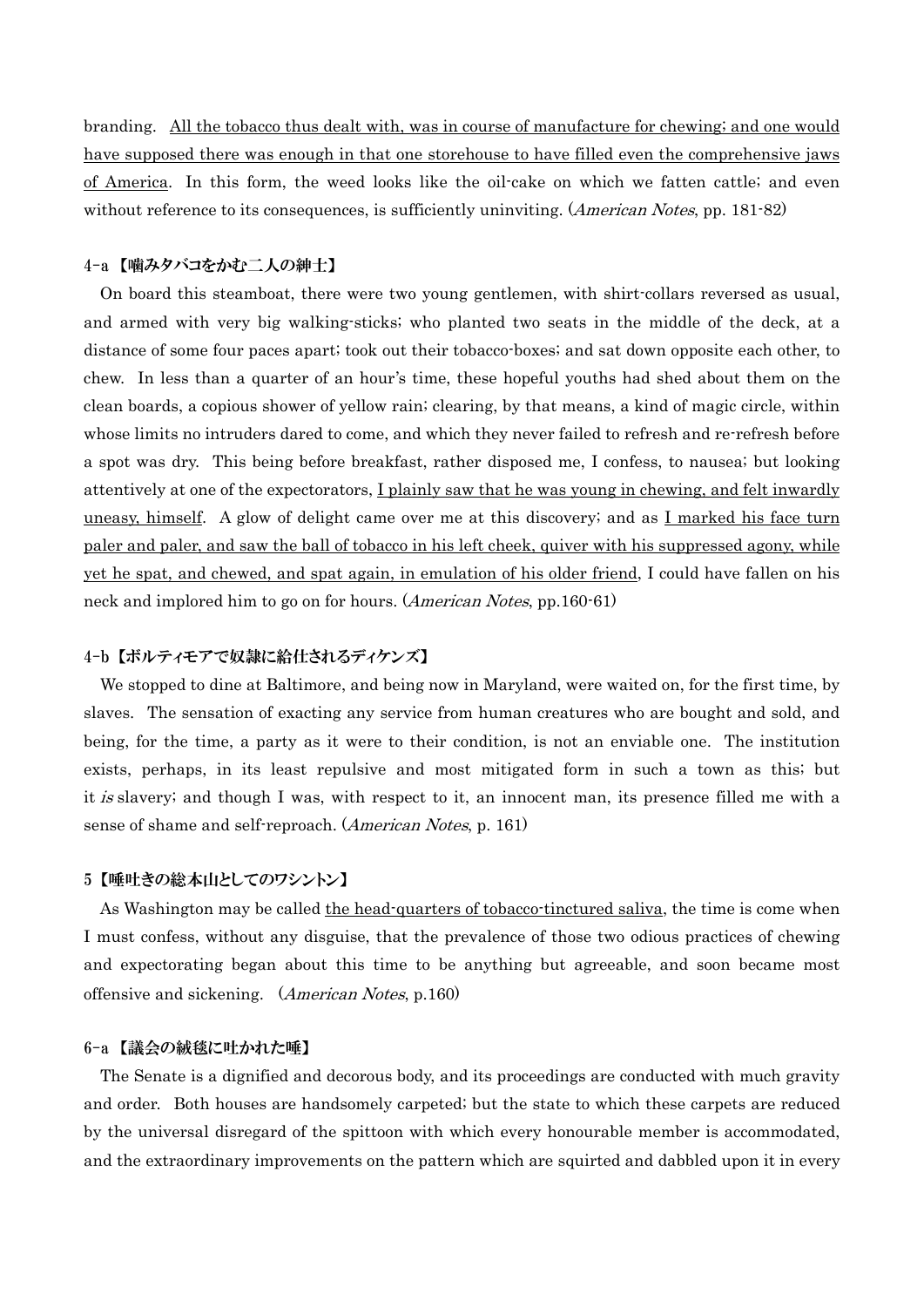direction, do not admit of being described. I will merely observe, that I strongly recommend all strangers not to look at the floor; and if they happen to drop anything, though it be their purse, not to pick it up with an ungloved hand on any account. (American Notes, p.169)

# 6-b 【銃弾としての唾】

 I was surprised to observe that even steady old chewers of great experience, are not always good marksmen, which has rather inclined me to doubt that general proficiency with the rifle, of which we have heard so much in England. Several gentlemen called upon me who, in the course of conversation, frequently missed the spittoon at five paces; and one (but he was certainly short-sighted) mistook the closed sash for the open window, at three. On another occasion, when I dined out, and was sitting with two ladies and some gentlemen round a fire before dinner, one of the company fell short of the fireplace, six distinct times. I am disposed to think, however, that this was occasioned by his not aiming at that object; as there was a white marble hearth before the fender, which was more convenient, and may have suited his purpose better. (American Notes, p.169)

## 6-c 【破られた約束→絨毯に吐かれる唾】

I could not but think—as I looked at these feeble and tremulous productions of hands which could draw the longest arrow to the head in a stout elk-horn bow, or split a bead or feather with a rifle-ball—of Crabbe's musings over the Parish Register, and the irregular scratches made with a pen, by men who would plough a lengthy furrow straight from end to end. Nor could I help bestowing many sorrowful thoughts upon the simple warriors whose hands and hearts were set there, in all truth and honesty; and who only learned in course of time from white men how to break their faith, and quibble out of forms and bonds. I wondered, too, how many times the credulous Big Turtle, or trusting Little Hatchet, had put his mark to treaties which were falsely read to him; and had signed away, he knew not what, until it went and cast him loose upon the new possessors of the land, a savage indeed.

 Our host announced, before our early dinner, that some members of the legislative body proposed to do us the honour of calling. He had kindly yielded up to us his wife's own little parlour, and when I begged that he would show them in, I saw him look with painful apprehension at its pretty carpet; though, being otherwise occupied at the time, the cause of his uneasiness did not occur to me.

 It certainly would have been more pleasant to all parties concerned, and would not, I think, have compromised their independence in any material degree, if some of these gentlemen had not only yielded to the prejudice in favour of spittoons, but had abandoned themselves, for the moment, even to the conventional absurdity of pocket-handkerchiefs. (American Notes, pp.189-190)

## 7-a 【逃亡奴隷ワシントン】

'Ran away, a negro man, NAMED WASHINGTON. Has lost a part of his middle finger, and the end of his little finger.' (*American Notes*, p.276)